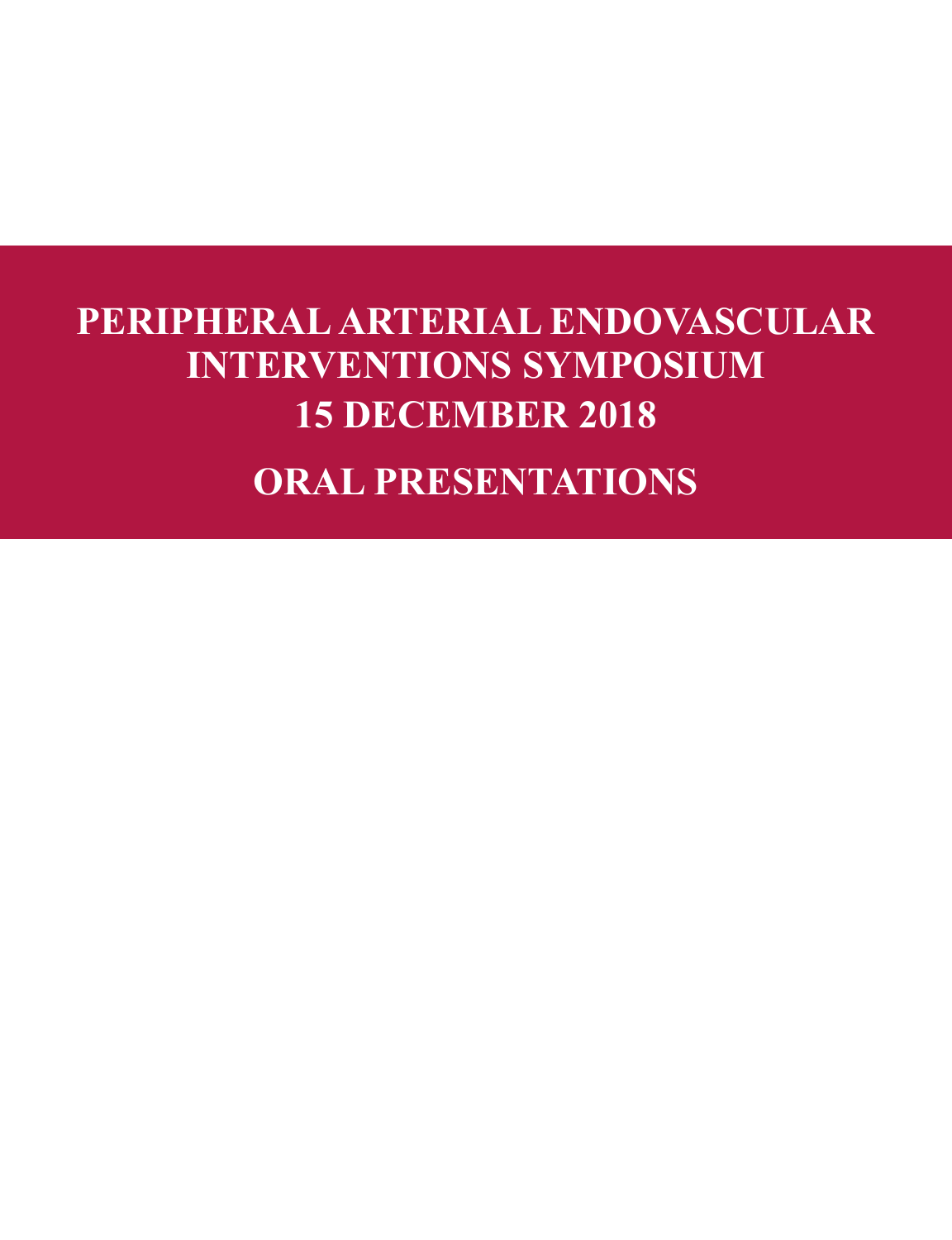### **(OP-1)**

# **Percutaneous Transluminal Angioplasty for Infrapopliteal Arterial Disease**

#### **Sıtkı Akın Turan**

*Zonguldak Bülent Ecevit University Faculty of Medicine, Department of Cardiovascular Surgery, Zonguldak, Turkey*

**Objectives:** Progress in the field of percutaneous transluminal angioplasty has led to the extension of its use for infrapopliteal arterial disease. Altought its use for threating claudication remains controversial, limb salvage rates for critical limb ischemia are high enough and can be accepted as safe and feasible first line therapy to reduce the need for amputation and improve wound healing. Purpose of this study is to evaluate the safety and efficacy of infrapopliteal percutaneous transluminal angioplasty as a primary treatment.

**Materials and Methods:** Infrapopliteal percutaneous transluminal angioplasty was performed on 36 limbs of 28 patients (mean age 74; range 41-86) and patients were followed for 2-20 months.

**Results:** Additional angioplasty has performed for superficial femoral arteries at nine patients. There was no 30-day mortality and major morbidity, two patients required major amputations and two patients required finger amputations for local unhealed ulserations. Reinterventiones has performed on 2 patients.

**Conclusion:** Patients with critical limb ischemia generally have complex, calcified tandem lesions and chronic total occlusion segments in infrapopliteal arteries. Baloon angioplasty remains the standart therapy for infrapopliteal arterial disease. Despite the high technical succes rates of procedures, restenosis rates are still high and to improve outcomes, drug-coated baloons, bare metal stents, drugeluting stents and numerous atherectomy devices are developed. With the development and evolution of catheter-based technology and aggressive antiplatelet regimens, percutaneous transluminal angioplasty can be offered to poor surgical candidates to attempt limb salvage before bypass surgery.

**Keywords:** Peripheral artery disease, peripheral vascular disease, infrapopliteal arterial disease, percutaneous transluminal angioplasty

### **(OP-2)**

# **Endoleak Prevention Methods in Endovascular Interventions: Achilles' Heel**

#### **Elif Coşkun**

*Bülent Ecevit University Faculty of Medicine, Department of Cardiovascular Surgery, Zonguldak, Turkey*

Thoracic or abdominal aortic aneurysm is described as the increase in outside diameter of the aorta (more than 1.5 times the normal diameter). In abdominal aortic aneurysms, follow-up is recommended in the literature for the 4-5.5 cm aortic aneurysms and an intervention is recommended if the aneurysm diameter is larger than 5.5 cm. In thoracic aneurysms, general opinion for the cut-off point of aneurysm size to conduct an intervention is  $\geq$ 5.5-6 cm for the fusiform aneurysm and ≥2 cm for the saccular aneurysm. However, an intervention should be done regardless of the diameter if the patient is symptomatic, in the presence of a clinical sign (pain, intra-abdominal pressure increase, peripheral arterial embolism, aneurysm rupture, etc.) or a rapid growth of the aneurysm sac is detected.

Endovascular method has become the first treatment option for aortic aneurysms in patients with appropriate anatomy. It has been 30 years since the first application of the endovascular treatment technology for treatment of aortic aneurysms. However, some drawbacks are reported after this treatment method recently so new technologies and alternative treatment options has been researched. The most important negative result after an endovascular treatment of aortic aneurysm is the endoleak.

Endoleaks are called the Achilles' heel of the endovascular aortic aneurysm repair. All permanent endoleaks and aneurysm sac growth because of an endoleak requires intervention. Type 2 endoleak is the most common complications in endovascular abdominal aortic aneurysm repair. Embolization methods are frequently applied in treatment of type 2 endoleak. The most commonly used method within these methods is trans-arterial embolization. There are many ongoing experimental, technological and clinical researches on prevention of endoleak after endovascular aortic repair all over the world.

**Keywords:** EVAR, TEVAR, endoleak, aortic endovascular repair **https://youtu.be/C0Gs9wXS92g**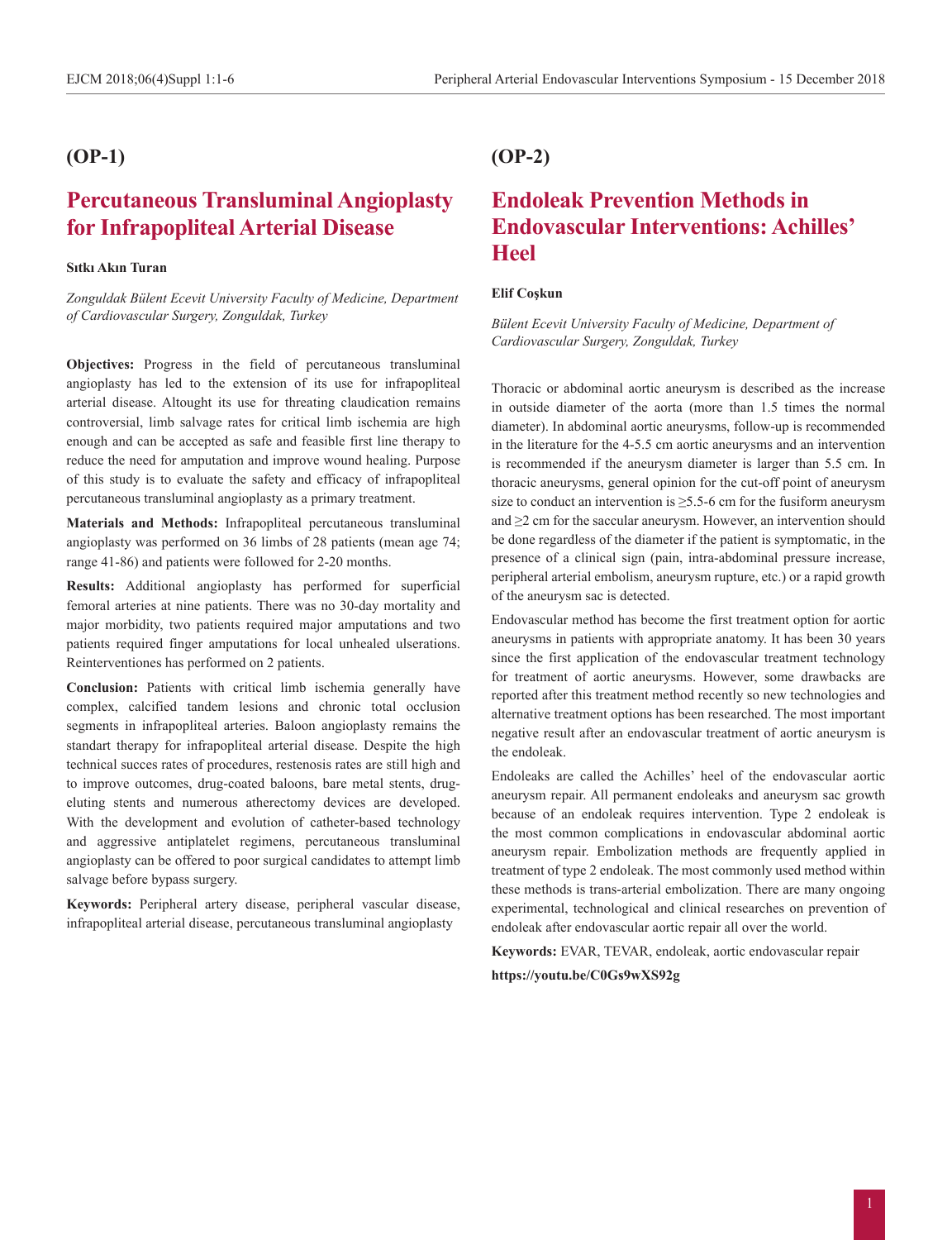### **(OP-3)**

# **Decision Making by a Complex Case of Iatrogenically Created A-V Fistula with Concomitant AAA and Fem-pop Bypass Occlusion**

#### **İlhan Mavioğlu**

*İrmet Hospital, Clinic of Cardiovascular Surgery, Tekirdağ, Turkey*

This is a complex case of a 74-year-old female with an acute onset of rest pain of the right limb. Previous treatments are primary stenting of both renal arteries, endovascular repair of both common iliac arteries in a covered endovascular reconstruction of aortic bifurcation technique and femoropopliteal bypass of right limb. During her current readmission, the computed tomography-scan revealed a high-flow A-V fistula of the right femoral artery, an abdominal aortic aneurysm increasing in diameter (5.17 cm), an occluded stent in the right renal artery as well as an occluded fem-pop bypass.

Endovascular aneurysm repair was applied by placing the main body on the left side to exclude abdominal aortic aneurysm. The iatrogenical A-V fistula was found originating from the right deep femoral artery and discarded by inserting the stent graft into the right deep femoral artery. All of the thrombus material inside the graft was cleared by applying graft thrombectomy and arterial flow was reinstituted to the graft then to popliteal artery.

**Keywords:** A-V fistula, iatrogenic, EVAR, stent-graft, complication

### **(OP-4)**

# **Percutaneous Transluminal Angioplasty for Superficial Femoral Artery Disease**

#### **Levent Altınay**

*Zonguldak Bülent Ecevit University Faculty of Medicine, Department of Cardiovascular Surgery, Zonguldak, Turkey*

**Objectives:** We aimed to present our experience in endovascular treatment of superficial femoral artery disease (SFA).

**Materials and Methods:** This retrospective study included 100 patients with SFA who were treated with endovascular interventions between January 2017-December 2018. Preoperative data such as age, gender, arterial lesion site and degree, risk factors for cardiovascular disease were collected and evaluated. Postoperative data such as type of endovascular intervention (balloon angioplasty or stenting), length, diameter and number of balloons and stents used in the operation, postoperative patency rates and restenosis times, extremity amputation were collected and evaluated.

**Results:** The mean age of the patients was  $66\pm11$  (37-92) years. Nineteen patients were female and 81 patients were male. Ten patients had an endovascular intervention in another center previously. Mean follow-up time was 9.21±6.24 months. Thirteen patients had aortailiac and femoropopliteal, 10 had bilateral femoropopliteal, 9 had femoropopliteal and infrapopliteal, 68 had solitary femoropopliteal disease. Percutaneous balloon angioplasty (PTA) was performed in 49, stent was implanted after PTA in 39 patients. Mean stent diameter was 7±1.59 mm, mean stent length was 86.28±30.87 mm, mean balloon diameter was 5.4±1.08 mm and mean balloon length was 109.1±36.07 mm. The intervention was unsuccessful in 12 patients. Extremity amputations were needed in 4 patients and 96 patients were followed free of amputation.

**Conclusion:** Endovascular treatment is a safe and effective method in treatment of SFA disease.

**Keywords:** Peripheral artery disease, percutaneous transluminal angioplasty, superficial femoral artery, endovascular intervention

### **(OP-5)**

# **Achieving Impossible: Establishing a Hybrid Operating Theater**

#### **Mustafa Kemal Demirağ, Semih Murat Yücel, Serkan Burç Deşer**

*Ondokuz Mayıs University Faculty of Medicine, Department of Cardiovascular Surgery, Samsun, Turkey*

**Objectives:** The need for hybrid procedures in including both open procedures and endovascular interventions are recently rising especially for high-risk cardiovascular diseases due to advanced age and accompanying comorbidities. Overall mortality and morbidity rate, in-hospital stay, postoperative intensive care unit stay, blood product use and costs are reduced by hybrid procedures. Patients with ventricular dysfunction, diabetes mellitus, obesity, previous heart surgery, and pulmonary and/or renal failure are potential candidates for hybrid procedures. We aimed to present our experience for establishing a hybrid operating theater.

**Materials and Methods:** Establishing a hybrid operating room can be easier in private hospitals. The chief physician of the hospital should approve these projects in hospitals affiliated to the Ministry of Health while the chief physician of the hospital, the dean of the medical school, the project management office, and the university rector are required to approve these projects in university hospitals. In addition, financing of the hybrid operating room is of paramount importance. The views of the departments of cardiology and interventional radiology that have a common patient profile are important.

**Results:** When establishing a hybrid operating theater, it is important to decide whether a new operating theater is needed or to make the old operating theater a hybrid. Moreover, with the C-arm scope to be taken, it is important to know what kind of operations will be done and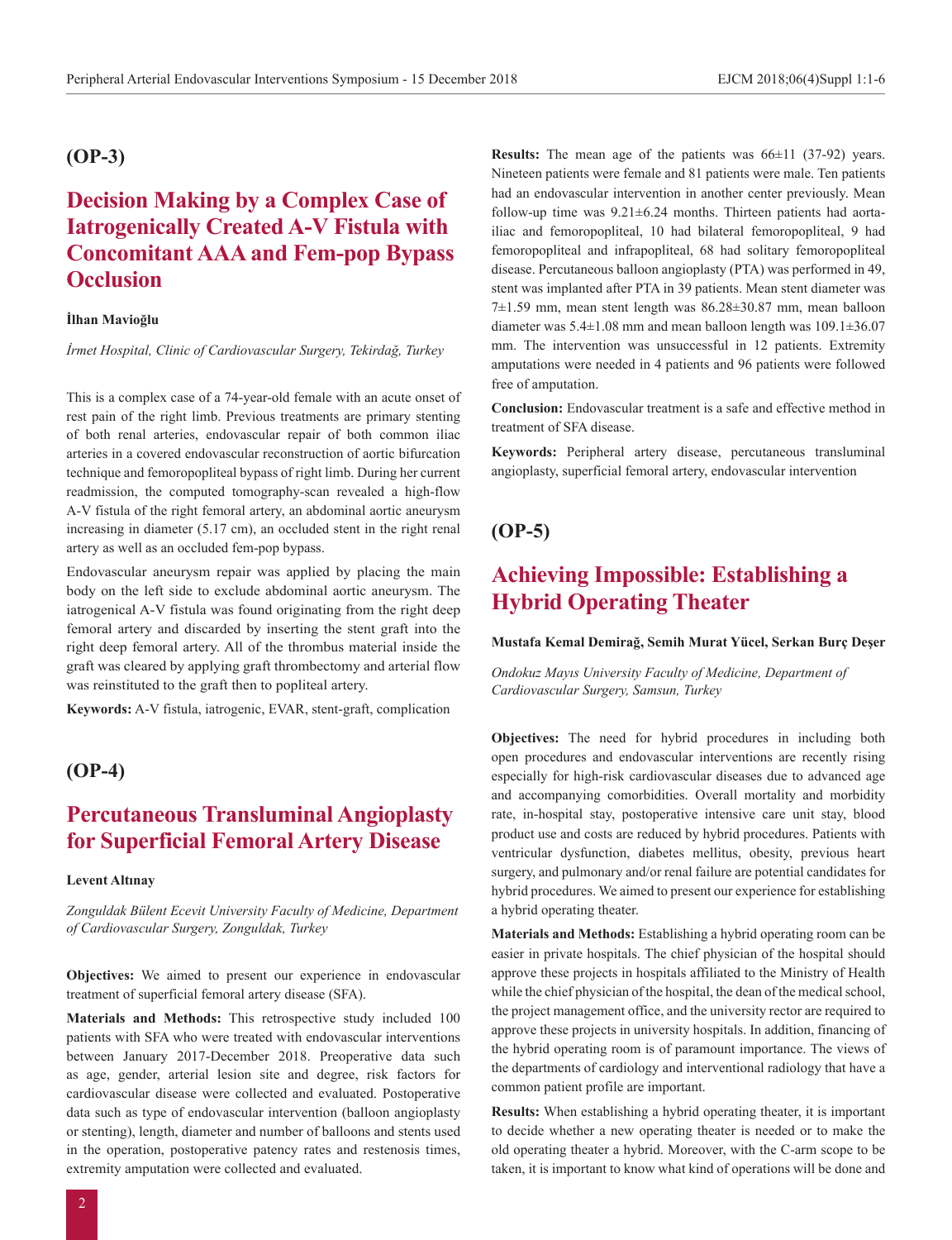how much is the power and how much the budget is. It is important to decide whether to have a fixed C-arm scope or a portable C-arm scope.

**Conclusion:** The thought of the project, application phase, budget, to establish a hybrid operating theater, purchasing a C-arm scope, learn to use, providing in-service training to operating theater staff for radiation protection, to perform proper intervention in proper patients, selection of proper materials and to obtain necessary certificates and documents is a very demanding and exhausting process.

**Keywords:** Hybrid operating room, endovascular intervention, mobil C-arm

### **(OP-6)**

# **Atherectomy in Infra-inguinal and Infra-popliteal Peripheral Arterial Disease**

#### **Naim Boran Tümer**

*University of Health Sciences, Ankara Numune Training and Research Hospital, Clinic of Cardiovascular Surgery, Ankara, Turkey*

**Objectives:** The prevalence of peripheral arterial disease is increasing all over the world. The characteristics and the difficulty of the lesions are increasing at the same rate. It is estimated that the prevalence among adult people in the world is between  $3-10\%,$ <sup>(1)</sup> and this rate is estimated to reach 15-20% in adults over 80 years of age. The European Society of Cardiology/the European Society for Vascular Surgery 2017 guideline is the protocol for the treatment of infra-inguinal and infra-popliteal lesions. "Periferik Arter ve Ven Hastalıkları Ulusal Tedavi Kılavuzu 2016" also recommends endovascular interventions primarily for TransAtlantic InterSociety Consensus A, B, C, D lesions.

**Materials and Methods:** Which endovascular intervention should be preferred? There are many contradictory and various publications. Primary percutaneous balloon angioplasty (PTA) patency is 55%(2) in 1 year. This rate increases to 80% when stenting is performed after PTA. But; due to lower restenosis and target lesion revascularization rates: stent-prevention strategy is becoming increasingly popular. If the drug-eluted balloon (DEB) technology will form the next treatment standard, we need to know the possible problems of the DEBs.(3) The dose, property or coating technology of the product varies between the DEB companies. Atherectomy is a good option to minimize these possible differences. Atherectomy provides better adhesion of paclitaxel to the endothelium,(4) reduces neointimal hyperplasia, and also the risk of restenosis by reducing neointimal hyperplasia.(5) Atherectomy devices are divided into 4 groups:(6) directional, rotational, orbital and laser atherectomy devices.

**Results:** In our center, we perform surgery for lesions longer than 25 cm. If there is no reason to use it, we use VSM for bypass. For short focal and calcific lesions, we prefer DEB. We also use atherectomy + DEB in the lesions which we pass through the lumen. We use stenting only in case of emergency such as dissection, or no flow or restenosis.

**Conclusion:** Our conclusion is; the use of DEB + atherectomy in the infar-inguinal and infra-popliteal region is more effective against PTA and/or PTA + stent. Also it is an advantage against foreign body (stent) implantation. Restenosis rates are similar to PTA + stents. Atherectomy reduces brand specific differences. Even if the procedure fails, the patient still has a chance of surgery. Further studies are required to clarify the role of endovascular therapy and atherectomy.

**Keywords:** Peripheral arterial disease, drug-eluted balloon, atherectomy, infra-inguinal pad, infra-popliteal pad

#### **References**

- 1. Schroeder H, Werner M, Meyer DR, et al. Low-Dose Paclitaxel-Coated Versus Uncoated Percutaneous Transluminal Balloon Angioplasty for Femoropopliteal Peripheral Artery Disease: One-Year Results of the ILLUMENATE European Randomized Clinical Trial (Randomized Trial of a Novel Paclitaxel-Coated Percutaneous Angioplasty Balloon). Circulation 2017;135:2227-36.
- 2. Wong G, Lahsaei S, Aoun J, Garcia LA. Management of common femoral artery occlusive disease: A review of endovascular treatment strategies and outcomes. Catheter Cardiovasc Interv 2018.
- 3. Scheinert D, Schulte KL, Zeller T, Lammer J, Tepe G. Paclitaxel-releasing balloon in femoropopliteal lesions using a BTHC excipient: twelvemonth results from the BIOLUX P-I randomized trial. J Endovasc Ther 2015;22:14-21.
- 4. Rosenfield K, Jaff MR, White CJ, et al. Trial of a Paclitaxel-Coated Balloon for Femoropopliteal Artery Disease. N Engl J Med 2015;373:145-53.
- 5. Tepe G, Laird J, Schneider P, et al. Drug-coated balloon versus standard percutaneous transluminal angioplasty for the treatment of superficial femoral and popliteal peripheral artery disease: 12-month results from the IN.PACT SFA randomized trial. Circulation 2015;131:495-502.
- 6. Khalili H, Jeon-Slaughter H, Armstrong EJ, et al. Atherectomy in belowthe-knee endovascular interventions: One-year outcomes from the XLPAD registry. Catheter Cardiovasc Interv 2018.

### **(OP-7)**

# **Live in a Box: Below-the-Knee Endovascular Interventions**

### **Ömer Tanyeli**

*Necmettin Erbakan University Meram Faculty of Medicine, Department of Cardiovascular Surgery, Konya, Turkey*

**Objectives:** Lower extremity peripheral arterial disease may cause claudication or in the late phase critical limb ischemia (CLI). Infrapopliteal arterial occlusive disease, with or without concomitant inflow disease, is a leading source of CLI. Due to the constant aging of the population and an increased prevalence of diabetes, CLI has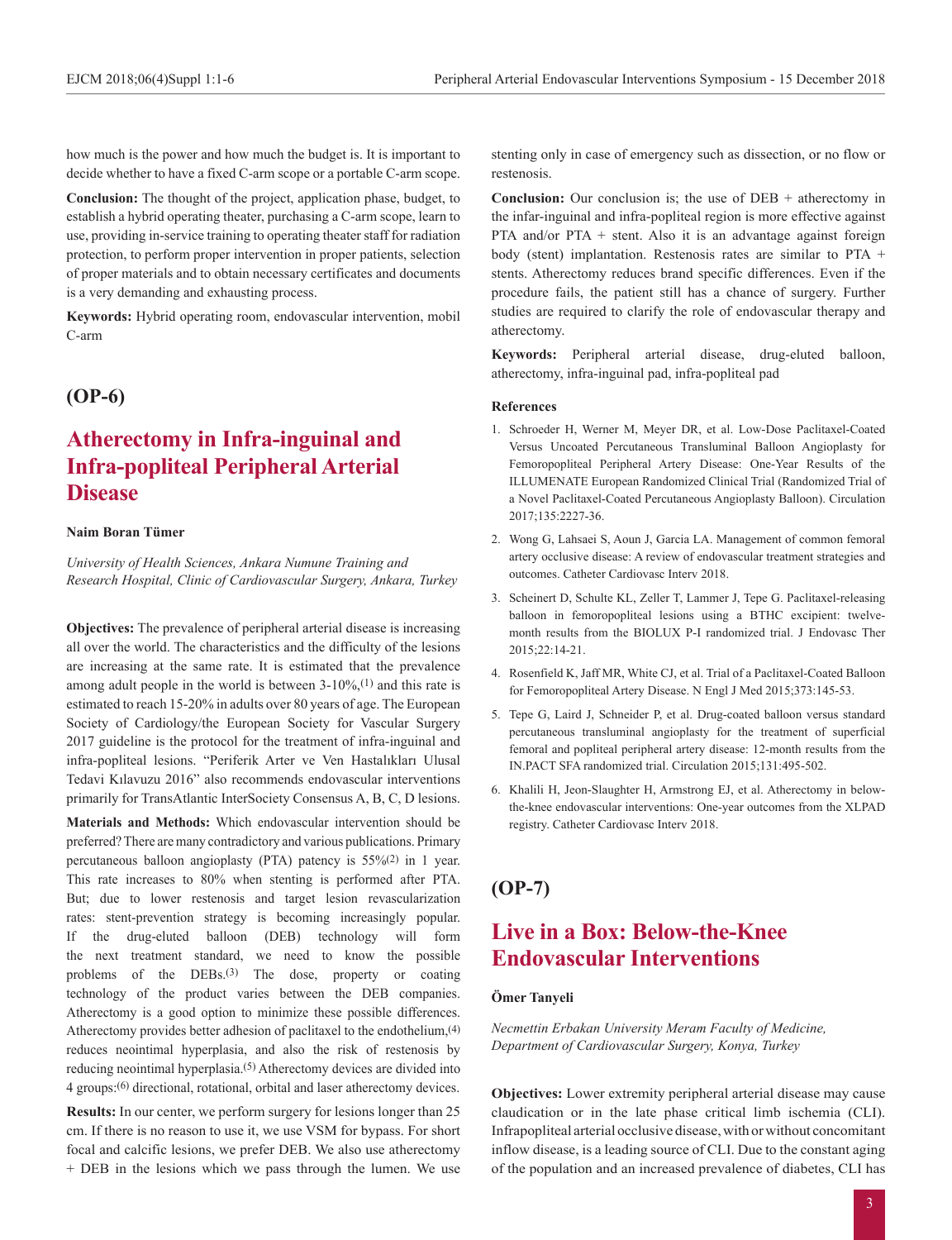become a major clinical concern for every vascular specialist. In this meeting, current treatment strategy options for below-the-knee (BTK) vascular involvement with, endovascular treatment options, complications and their management will be discussed.

**Materials and Methods:** As a vascular interventionalist and surgeon, after the assembly of hybrid operating room in our faculty, about 250 endovascular aortic aneurysm repair, and 500 peripheral vascular interventions have been performed since 2014. Among these interventions, BTK lesions deserve a special concern. In this session, after mentioning patient selection criteria according to the European Society of Cardiology guidelines, special concerns about the techniques used in BTK revascularization were discussed. A special group of patients were presented including a 64-year-old male patient with claudication and a 55-year-old male patient with CLI. Mechanic atherectomy/thrombectomy with segmental BTK balloon angioplasty, techniques and stent implantation for popliteal lesions were presented (Figure 1). Although percutaneous balloon angioplasty (PTA) is known to have no role in Buerger's disease, a successful treatment of a 36 year-old-male patient by the help of PTA was also presented.

**Results:** In case of CLI, rapid revascularization is mandatory, and failure may imply lower limb amputation. However, many of these patients are ineligible for open surgery. The primary goals thus become pain relief and limb salvage over patency. The angiosome concept helps determine the target artery to treat in priority. By performing proper techniques and materials, three of our patients, presented here, were successfully treated by endovascular procedures. The endovascular approach seemed to decrease morbidity and mortality rates compared to distal bypass surgery.

**Conclusion:** The primary goal of endovascular therapy is the reestablishment of pulsatile, straight-line flow to the foot. Balloon angioplasty is the currently established therapy for BTK lesions. Novel devices such as laser, excisional and rotational atherectomy systems, drug eluting stents or drug coated balloons provide high technical success rates and promising results. Infrapopliteal endovascular techniques represent first-line treatment methods in patients with BTK arterial occlusive disease. Correct preprocedural investigation and planning, appropriate revascularization techniques, and adequate postprocedural follow-up and medical management are crucial for the desired clinical outcome.



**Figure 1.** Successful endovascular treatment of below-the-knee occlusion by rotational thrombectomy and drug-eluting balloon angioplasty

### **(OP-8)**

# **Principles of Endovascular Approach to Obstructive Iliofemoral Peripheral Artery Disease**

#### **Dilşad Amanvermez Şenarslan, Funda Yıldırım, Abdülkerim Damar, Ömer Tetik**

*Manisa Celal Bayar University Faculty of Medicine, Department of Cardiovascular Surgery, Manisa, Turkey*

**Objectives:** Patients with lower extremity artery disease (LEAD) are generally asymptomatic. These patients refer to the cardiovascular clinics with claudication, ischaemic rest pain or wounds. Initial treatment of LEAD is modification of risk factors, antiplatelet therapy, statins and exercise therapy.

**Materials and Methods:** Revascularization of the patients improves quality of life, walking distance, pain and wound healing. Revascularization of the extremity can be managed by either endovascular or surgical therapies.

Endovascular therapy have shorter hospital stay and recovery time and they have lower complication rates compared to surgical therapy. Endovascular therapy provides good long-term results approaching surgical therapy in TransAtlantic InterSociety Consensus (TASC) A and B lesions both in aortoiliac and femoropopliteal disease. Surgical therapy is mostly indicated for more severe diseases presenting as TASC C and D lesions.

**Results:** Developments in endovascular techniques ensures revascularization of more complex lesions. Preoperative planning is very important to prevent poor interventional performance. After a detailed physical examination, an arterial doppler ultrasonography, computer tomography angiography or magnetic resonance angiography is needed for preoperative evaluation of the patient. In some cases preoperative angiography is also needed prior to intervention. According to place, length, severity, calcification degree of the arterial lesion an optimal puncture site should be determined. If the lesion is in the unilateral iliac and femoral arteries, the contralateral access is preferred. If an isolated iliac lesion is treated, retrograde femoral access is performed. For approaching isolated superficial femoral lesions, antegrade femoral access is preferred. In multilevel peripheral artery diseases with high surgical risks, access from pedal arteries can be selected or hybrid procedures can be planned.

**Conclusion:** Endovascular treatment of complex peripheral artery diseases can be managed by meticilous preinterventional planning in a fully-equipped hybrid operation centers.

**Keywords:** Endovascular techniques, femoral artery, iliac artery, peripheral artery disease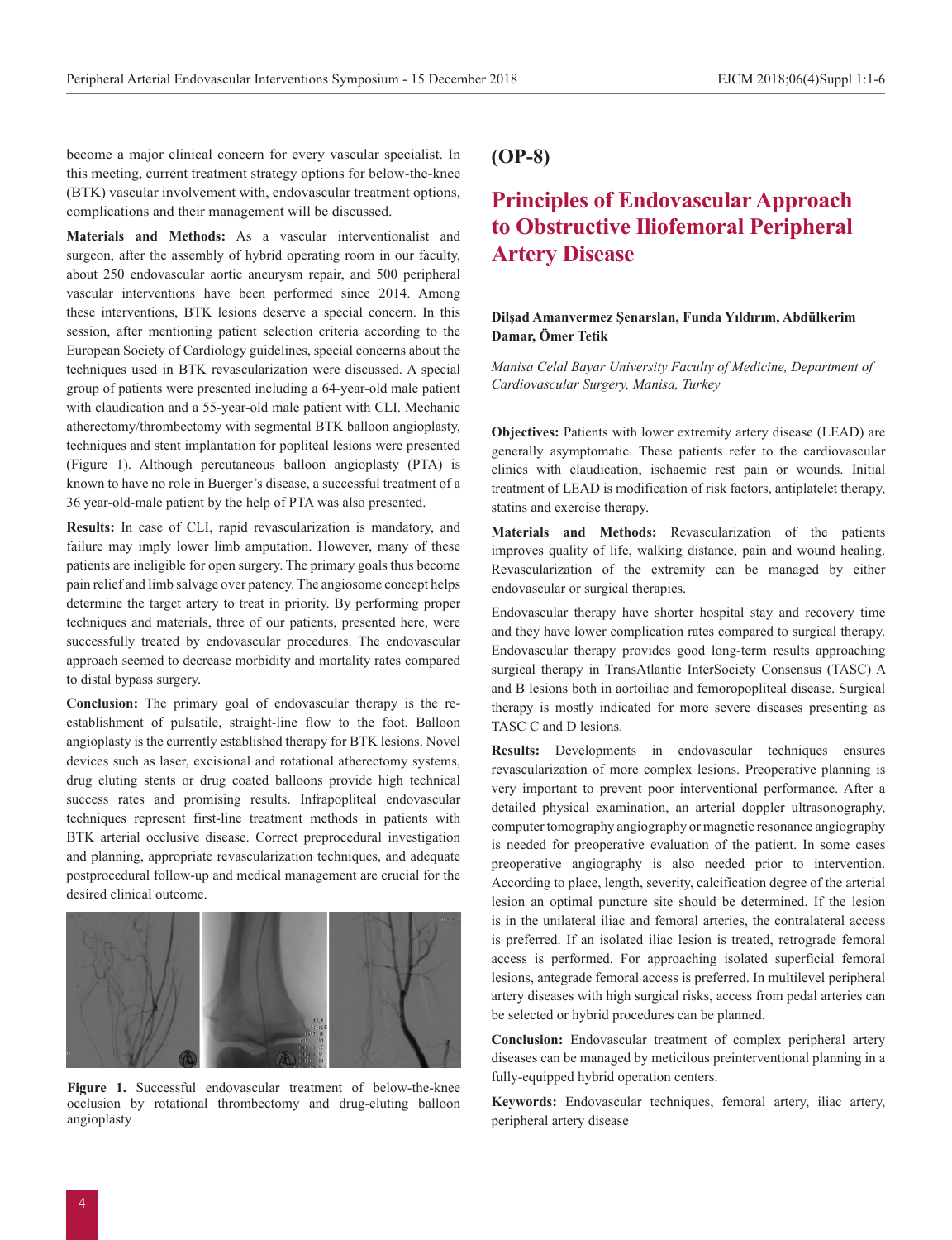### **(OP-9)**

# **The Role of Atherectomy in Treatment of Superficial Femoral Artery Lesions**

### **Özcan Gür**

*Tekirdağ Namık Kemal University Faculty of Medicine, Department of Cardiovascular Surgery, Tekirdağ, Turkey*

**Objectives:** Drug-coated balloons (DCB) are the gold standard methods for the treatment of femoro-popliteal disease. Studies have proved high patency rates in the long-term. However, in challenging cases such as calcific, long-segment and chronic total occluded lesions, desired results could not be achieved by drug-eluting balloons. Bail-out stenting with low patency and high late lumen loss rates are observed in such complicated cases.

**Materials and Methods:** Bail out stenting rate in IN.PACT Global Long Lesion Study (157 patients with mean lesion length of 26.40±8.61 mm) was 40.4% and in IN.PACT Global Chronic Total Occlusion Study was (126 patients) was 46.8%. In such difficult cases, vascular preparation increases the efficacy of drug-eluting balloons and increases the success of endovascular procedures.<sup>(1)</sup> Atherectomy is one of the common methods used to eliminate plaque burden during vascular preparation.

Atherectomy devices with varying indications, have been designed in different ways to cut, shave, freeze or evaporate such challenging atherosclerotic plaques. Current methods include directional atherectomy, laser atherectomy, orbital atherectomy and rotational atherectomy. Another advantage of vessel preparation with atherectomy is decreasing the incidence of bail-out stenting, which increases the possibility of surgical bypass procedures if required. In a study of McKinsey et al. which included 275 patients with 579 lesions, the Silverhawk atherectomy device was used in infra and supra-popliteal lesions.(2) The primary patency rate at 18 months was determined as 52% and secondary patency rate as 75%.(2)

**Results:** Combination of atherectomy with DCB revealed better results. In DEFINITIVE AR study, there were 19% dissection and 3.7% bailout stenting rates in patients treated with patients DCB alone group which was higher than those who underwent combined directional atherectomy and anti-restenotic treatment with DCB. When compared in term of 1-year patency rates, the patency rate in DCB alone group was 89.6% and the patency rate in directly-administered antiretroviral therapy group was 93.4%.(3)

**Conclusion:** In conclusion, in patients with long and calcific lesions or in those with chronic total occlusions, atherectomy procedure increases the success rates of the procedure.

**Keywords:** Peripheric arterial disease, endovascular treatment, atherectomy

#### **References**

- 1. Laird JR, Schneider PA, Tepe G, et al. Durability of Treatment Effect Using a Drug-Coated Balloon for Femoropopliteal Lesions: 24-Month Results of IN.PACT SFA. J Am Coll Cardiol 2015;66:2329-38.
- 2. Mckinsey JF, Goldstein L, Khan HU, et al. Novel treatment of patients with lower extremity ischemia: use of percutaneous atherectomy in 579 lesions. Ann Surg 2008;248:519-28.
- 3. Zeller T, Langhoff R, Rocha-Singh KJ, et al. Directional Atherectomy Followed by a Paclitaxel-Coated Balloon to Inhibit Restenosis and Maintain Vessel Patency: Twelve-Month Results of the DEFINITIVE AR Study. Circ Cardiovasc Interv 2017;10. pii: e004848.

### **(OP-10)**

# **Which Wire? Which Catheter? How and When to Use in Lesions?**

#### **Selami Gürkan**

*Tekirdağ Namık Kemal University Faculty of Medicine, Department of Cardiovascular Surgery, Tekirdağ, Turkey*

**Objectives:** Guidewires and catheters are essential devices for peripheral vascular interventions. Guidewires are crucial for crossing lesions, accessing target vessel and playing a "load horse" role as well.(1) Today we have so many choices in guidewires for different scenarios. To improve the procedural success, selection of an appropriate guidewire is important. Before the procedure, operator has to know the structural design of the devices. Different crossing techniques require different devices.

**Materials and Methods:** Five characteristics of a guidewire; size, length, stiffness, coating, and tip configuration are important. Larger-diameter wires have greater rail support, smaller diameters have increased flexibility and trackability.<sup>(2)</sup> The core material of a guidewire affects flexibility, support, steering, and tracking. In general, stainless steel is easier to torque and is more rigid, providing better columnar support. Nitinol is more flexible and kink resistant. Combinations of stainless steel with nitinol wires provides high torquability and columnar shaft strength with kink-resistance tips. (3) Steering and durability of a guidewire is affected by tip design. Transmission of force increases by the core extending to the tip. It makes the wire more durable and steerable. A core that does not extend to the tip is delicate, flexible, and soft. Coils provide tactile feedback, radiopacity and maintain constant overall diameters. Polymer covers/ sleeves provide optimal lubricity to overcome resistance and access to the lesion. Visibility is an important component for wire visualization under fluoroscopy. Typically they are 100 to 120 cm in length but can also be 260 to 300 cm (good rule of thumb to follow is that the guidewire should be twice the length of the longest catheter being used). Most commonly used size is 0.018"/0.035" (upper extremity) and 0.014"/0.018" (lower extremity). Tip configurations are; straight, angled tip and J shape. Varying degrees of shaft stiffness (e.g. extra support, super stiff wires) allow advancement of stiff devices. In